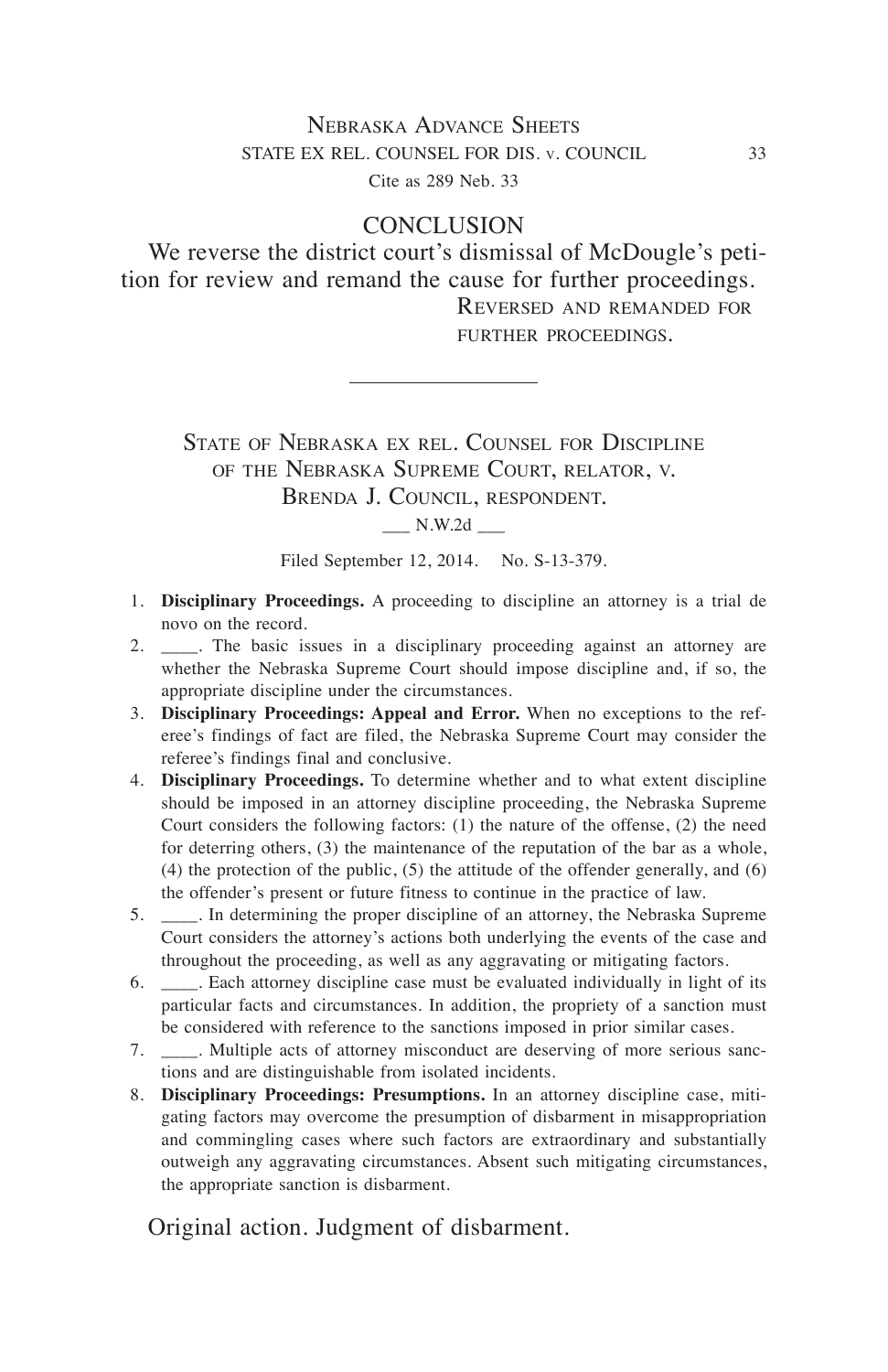John W. Steele, Assistant Counsel for Discipline, for relator.

Vince Powers, of Vince Powers & Associates, for respondent.

HEAVICAN, C.J., WRIGHT, CONNOLLY, STEPHAN, MCCORMACK, and Cassel, JJ.

PER CURIAM.

#### I. NATURE OF CASE

The Counsel for Discipline of the Nebraska Supreme Court, relator, brought formal charges against Brenda J. Council, respondent, based on the conduct underlying her convictions for abuse of public records and wire fraud. A court-appointed referee found that respondent had violated her oath of office as an attorney and Neb. Ct. R. of Prof. Cond. § 3-508.4 (misconduct) and recommended that she be suspended from the practice of law for 1 year, followed by 2 years' probation. Relator takes exception to the recommended sanction as being too lenient. We find that because respondent's misconduct involved misappropriation, misrepresentation, the violation of Nebraska law, and abuse of public office, she should be disbarred.

#### II. FACTS

In 1977, respondent was admitted to practice law in Nebraska. Between 1982 and 2005, she was elected or appointed to various public offices, including the Omaha Board of Education, the Omaha City Council, and the Commission of Industrial Relations. In 2005, respondent went into private practice in Omaha, Nebraska. She maintained this practice at all times relevant to these disciplinary proceedings.

Between 2009 and 2013, respondent served as a state senator for the 11th legislative district. After her initial election, her campaign committee, designated the "Committee to Elect Brenda Council" (campaign committee), remained in existence. The campaign committee had a separate bank account for which respondent held a debit card.

Between January 2010 and July 2012, respondent took out more than \$63,000 in cash advances using the campaign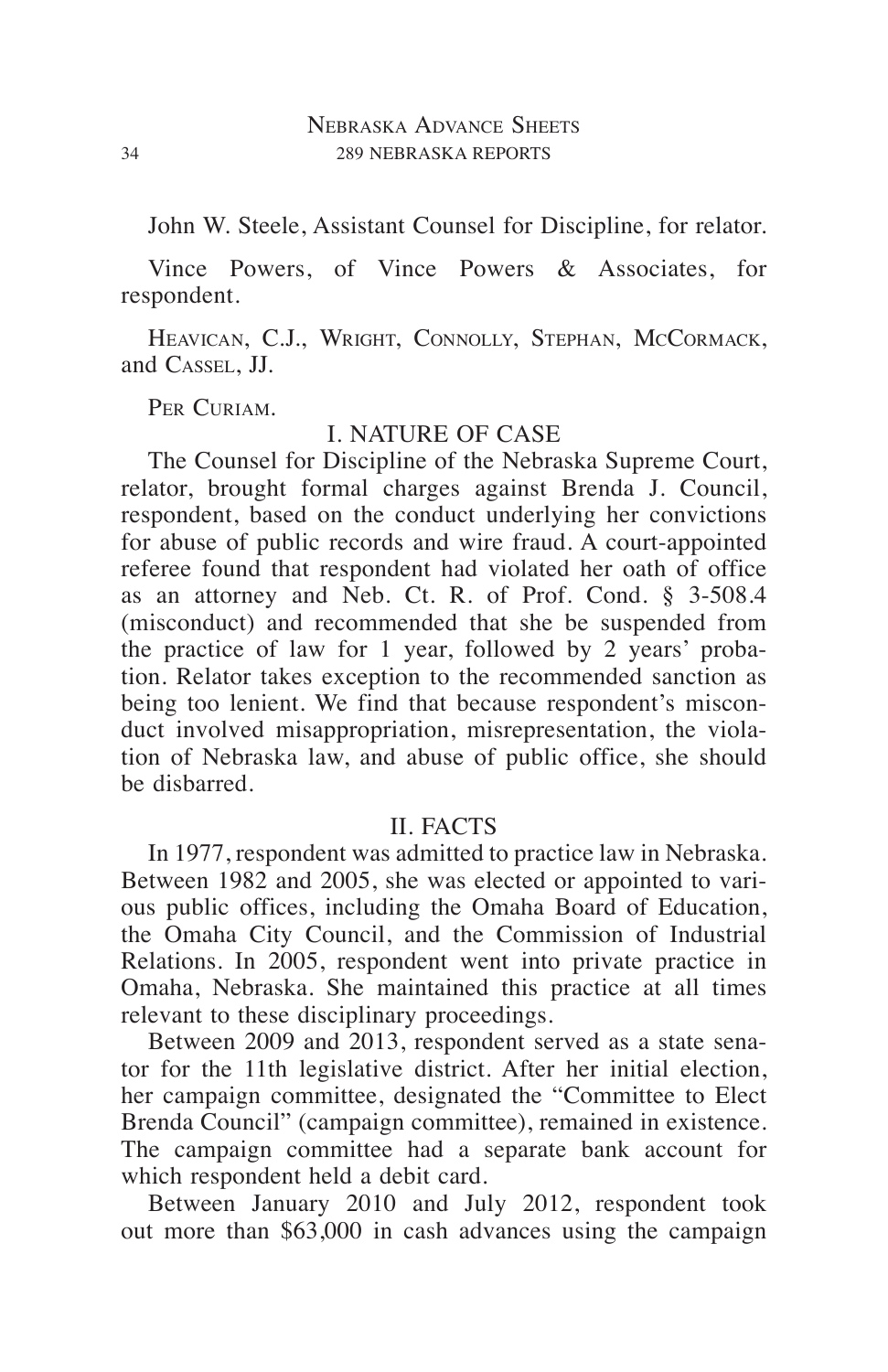committee's debit card and spent those funds for gambling. She also made various deposits into the campaign committee's account in an attempt to "repay those campaign funds." Respondent did not report the withdrawals or the subsequent deposits on her campaign statements filed with the Nebraska Accountability and Disclosure Commission (NADC).

For failing to report the cash advances and deposits and for filing false reports with the NADC, respondent was charged with two counts of abuse of public records (Class II misdemeanor), pursuant to Neb. Rev. Stat. § 28-911(1)(d) (Reissue 2008). She pled guilty to these charges. The county court found her guilty and ordered her to pay a fine of \$500.

In April 2013, relator brought formal charges against respondent. Relator alleged that respondent's conduct surrounding the misuse of campaign funds violated respondent's oath of office as an attorney and § 3-508.4 (misconduct). Respondent admitted to the charges, but she affirmatively alleged that she had repaid "the majority of the funds" and was "undergoing Counseling for her gambling addictions."

While the disciplinary proceedings were pending, respondent was charged in federal district court with wire fraud, a felony, under 18 U.S.C. § 1343 (2012) for her misuse of campaign funds. Pursuant to a plea agreement, she entered a plea of guilty and was sentenced to 3 years' probation, a \$500 fine, and a \$100 "felony assessment."

After learning of respondent's conviction for wire fraud, the Committee on Inquiry for the Second Disciplinary District requested that we temporarily suspend respondent from the practice of law in Nebraska pending resolution of the disciplinary proceedings. Respondent voluntarily consented to the entry of an order imposing a temporary suspension, which we entered on September 25, 2013.

Respondent consented to and relator filed additional formal charges that made reference to respondent's conviction for wire fraud. As before, relator alleged that respondent's conduct surrounding the misuse of campaign funds violated respondent's oath of office as an attorney and § 3-508.4 (misconduct). Respondent again admitted the allegations.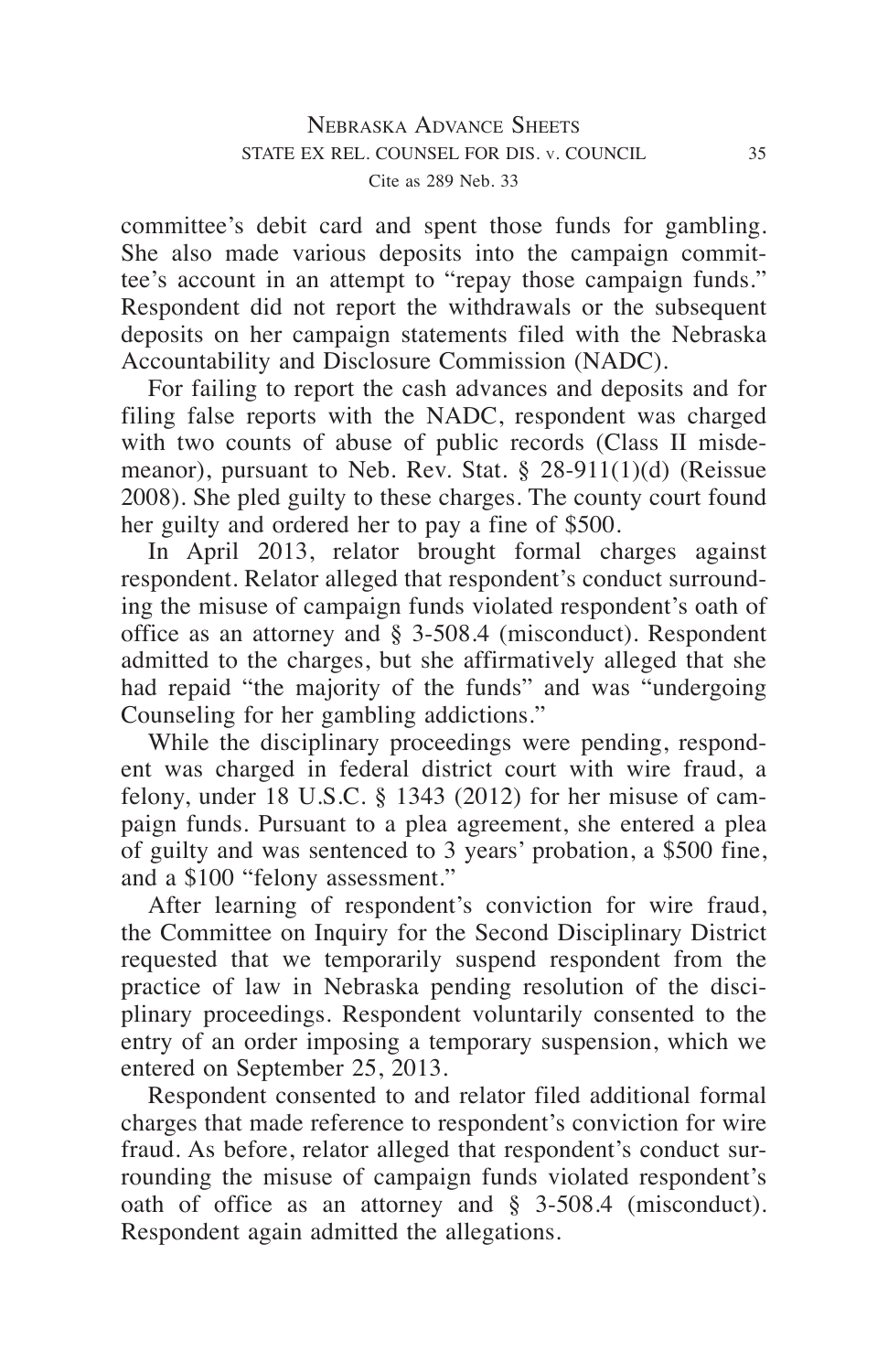On December 18, 2013, a hearing was held before a courtappointed referee. Based on the evidence adduced at the hearing, the referee found that respondent had violated her oath of office as an attorney and § 3-508.4 (misconduct). The referee recommended that respondent be suspended for 1 year, with credit for the length of her temporary suspension. He also recommended that following the period of suspension, respondent should complete 2 years' probation, the terms of which would include yearly audits of her trust account.

The referee explicitly considered and dismissed disbarment as an appropriate sanction for respondent's violations, because (1) her acts of misconduct "have had no impact upon the Respondent's service to the legal profession," (2) she had no prior violations, (3) her actions following the misconduct "mitigate[d] the seriousness of the misconduct," (4) "[s]ociety is addressing the moral grounds of the misconduct," and  $(5)$ she is fit to continue practicing law. The referee opined that "we all lose if our sanction prevents the Respondent from serving her clients in her community as an attorney."

#### III. STANDARD OF REVIEW

[1] A proceeding to discipline an attorney is a trial de novo on the record.<sup>1</sup>

#### IV. EXCEPTIONS

Neither party takes exception to the referee's factual findings. However, relator takes exception to the referee's recommended sanction.

### V. ANALYSIS

[2] The basic issues in a disciplinary proceeding against an attorney are whether we should impose discipline and, if so, the appropriate discipline under the circumstances.<sup>2</sup> We address each issue in turn.

<sup>1</sup> *State ex rel. Counsel for Dis. v. Cording*, 285 Neb. 146, 825 N.W.2d 792 (2013).

<sup>2</sup> *State ex rel. Counsel for Dis. v. Palik*, 284 Neb. 353, 820 N.W.2d 862 (2012).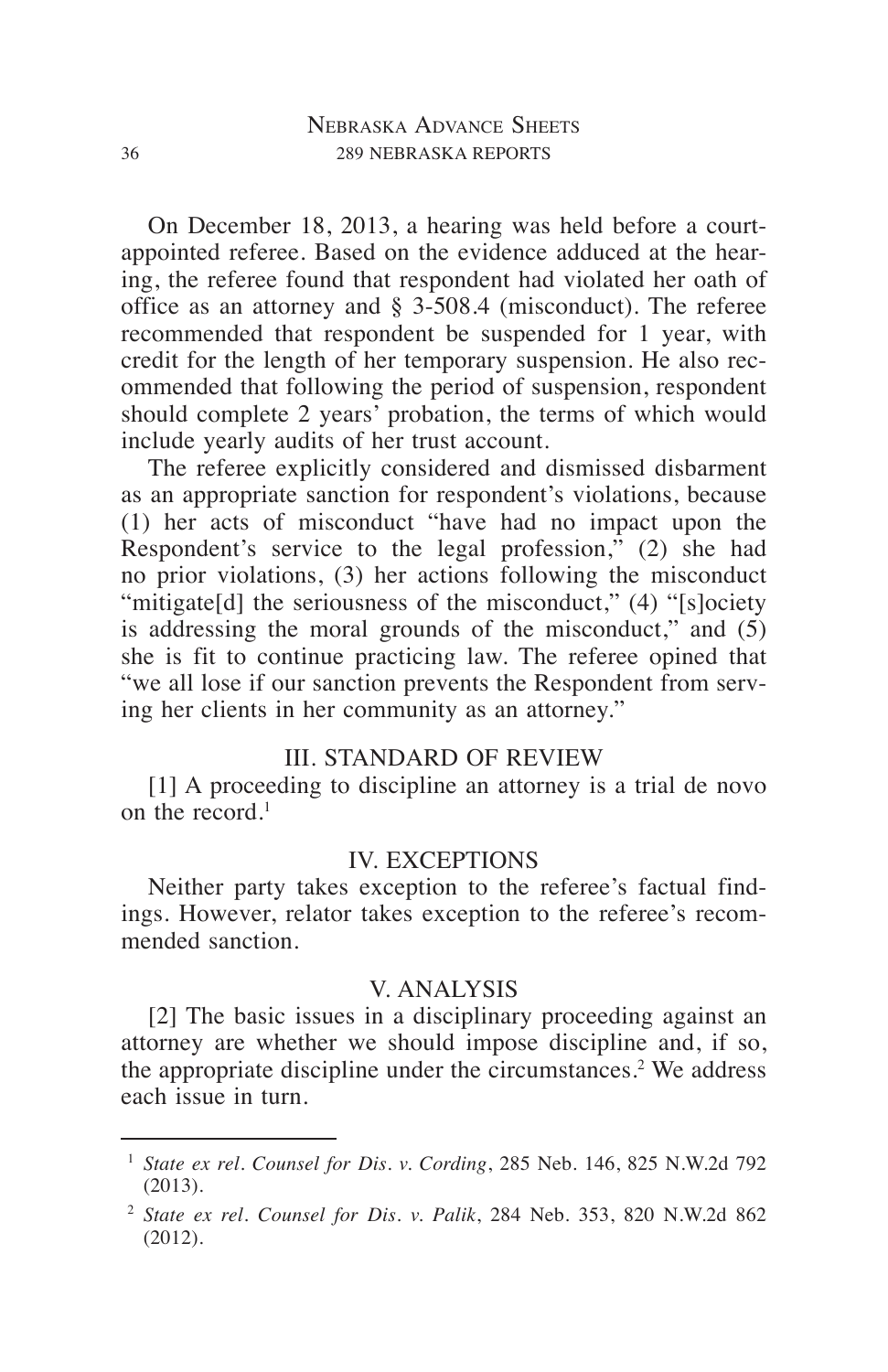### 1. Grounds for Discipline

[3] The referee determined that respondent had violated her oath of office as an attorney and § 3-508.4 (misconduct). As noted previously, neither party took exception to that finding or any other factual finding in the referee's report. When no exceptions to the referee's findings of fact are filed, we may consider the referee's findings final and conclusive.<sup>3</sup> We do so in the instant case.

Based upon the undisputed findings of fact in the referee's report, we conclude that the formal charges and the additional formal charges against respondent are supported by clear and convincing evidence. We specifically conclude that by her conduct, respondent violated her oath of office as an attorney and § 3-508.4 (misconduct). We limit the remainder of our discussion to the appropriate discipline.

### 2. Appropriate Discipline

The referee recommended that respondent be suspended from the practice of law in Nebraska for 1 year, with credit for the length of her temporary suspension, and that following the period of suspension, respondent should complete 2 years' probation. Respondent argues that relator waived any objection to this recommendation, because at the hearing before the referee, relator did not object to respondent's arguments for a 1-year suspension. We do not agree that relator waived the right to object.

Relator did not waive the right to object to the referee's recommendation, because relator did not have the opportunity to object to that recommendation at the hearing. At the time of the hearing, the referee had not made a recommendation as to what sanction respondent should receive. Relator could not, by his failure to object to *respondent's* arguments for a 1-year suspension, waive the right to take exception to the referee's recommendation, which at that time, had not yet been made. And we point out that this court is not required to accept the recommendations of the referee as to the discipline to be

<sup>3</sup> *Cording, supra* note 1.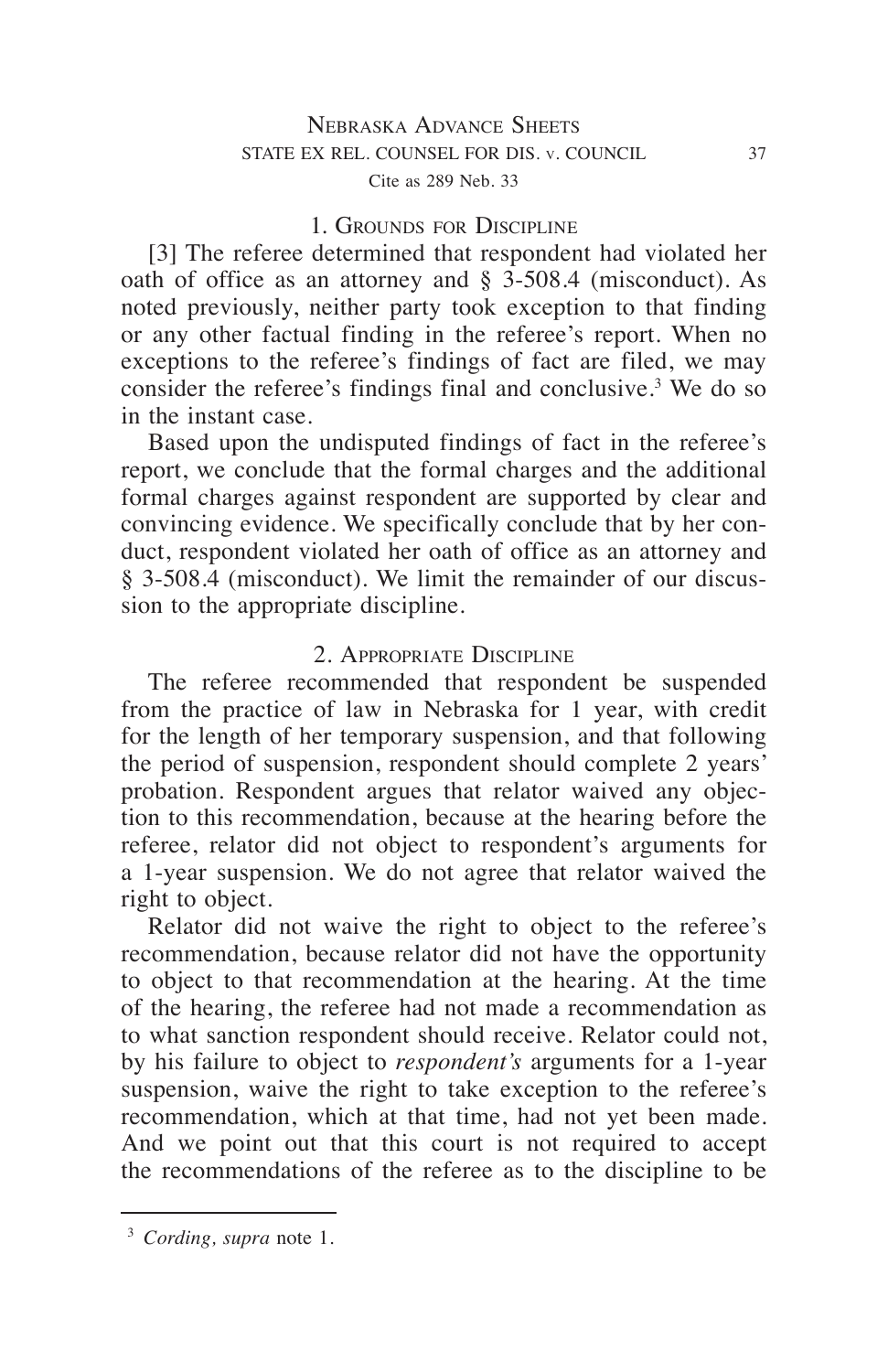imposed.4 Our consideration of the discipline to be imposed is  $de novo.<sup>5</sup>$ 

Having settled this preliminary matter regarding relator's exception, we now proceed to determine the appropriate sanction for respondent's misconduct. Under Neb. Ct. R. § 3-304(A), we may impose one or more of the following disciplinary sanctions: "(1) Disbarment by the Court; or (2) Suspension by the Court; or (3) Probation by the Court in lieu of or subsequent to suspension, on such terms as the Court may designate; or (4) Censure and reprimand by the Court; or (5) Temporary suspension by the Court."

[4,5] To determine whether and to what extent discipline should be imposed in an attorney discipline proceeding, we consider the following factors: (1) the nature of the offense, (2) the need for deterring others, (3) the maintenance of the reputation of the bar as a whole, (4) the protection of the public, (5) the attitude of the offender generally, and (6) the offender's present or future fitness to continue in the practice of law.<sup>6</sup> In determining the proper discipline of an attorney, we consider the attorney's actions "both underlying the events of the case and throughout the proceeding," as well as any aggravating or mitigating factors.<sup>7</sup>

[6] Each attorney discipline case must be evaluated individually in light of its particular facts and circumstances.<sup>8</sup> In addition, the propriety of a sanction must be considered with reference to the sanctions imposed in prior similar cases.<sup>9</sup>

## (a) Respondent's Conduct

Respondent's actions are not disputed. Over the course of approximately 21 ⁄2 years, she intentionally and repeatedly

<sup>4</sup> See *State ex rel. Counsel for Dis. v. Switzer*, 275 Neb. 881, 750 N.W.2d 681 (2008).

<sup>5</sup> See *id.*

<sup>6</sup> *Palik, supra* note 2.

<sup>7</sup> See *id.* at 359, 820 N.W.2d at 867.

<sup>8</sup> *State ex rel. Counsel for Dis. v. Beltzer*, 284 Neb. 28, 815 N.W.2d 862 (2012).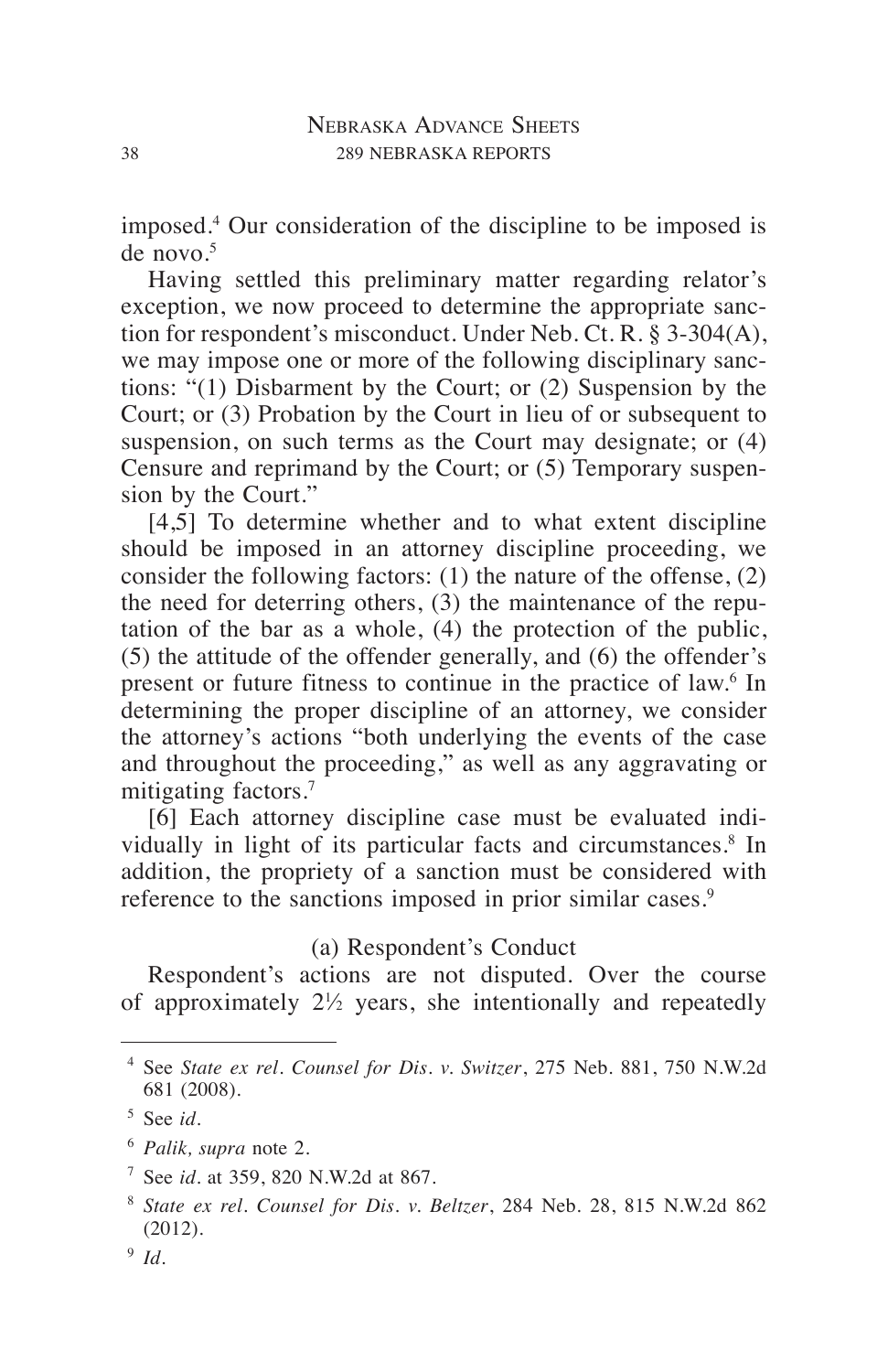used the debit card linked to her campaign committee's bank account to take out cash advances for the purpose of gambling. After using the funds to gamble, she would "replace" the money that she had withdrawn by depositing money back into the campaign committee's bank account. Respondent did not report the withdrawals or the subsequent deposits to her campaign treasurer or the NADC. These are criminal actions, for which respondent was prosecuted in both state court and federal court.

Three particular aspects of respondent's actions are troublesome: (1) She misappropriated funds that others had entrusted to her for a specific purpose; (2) to conceal her actions, she engaged in misrepresentation and violated Nebraska law; and (3) her misconduct was intentional and recurring.

# *(i) Misappropriation and Conversion of Funds*

Respondent's unauthorized use of campaign funds for her own purpose constituted misappropriation and conversion. For purposes of attorney discipline proceedings, "misappropriation" is defined as "any unauthorized use" of funds "entrusted to an attorney, including not only stealing, but also unauthorized temporary use for the attorney's own purpose, whether or not the attorney derives any personal gain or benefit therefrom."10 It is a "serious offense involving moral turpitude" and "'violates basic notions of honesty and endangers public confidence in the legal profession.'"<sup>11</sup> "[C]onversion" is the "misappropriation" of another's property "to the attorney's own use *or some other improper use*."12

Respondent withdrew more than \$63,000 from the campaign committee's bank account for an unauthorized and improper use—gambling. The funds which respondent withdrew for gambling were legally held by her campaign committee and

<sup>10</sup> See *State ex rel. Counsel for Dis. v. Carter*, 282 Neb. 596, 606, 808 N.W.2d 342, 351 (2011).

<sup>11</sup> See *State ex rel. NSBA v. Veith*, 238 Neb. 239, 247, 470 N.W.2d 549, 555 (1991).

<sup>12</sup> See *id.* at 245, 470 N.W.2d at 554 (emphasis in original).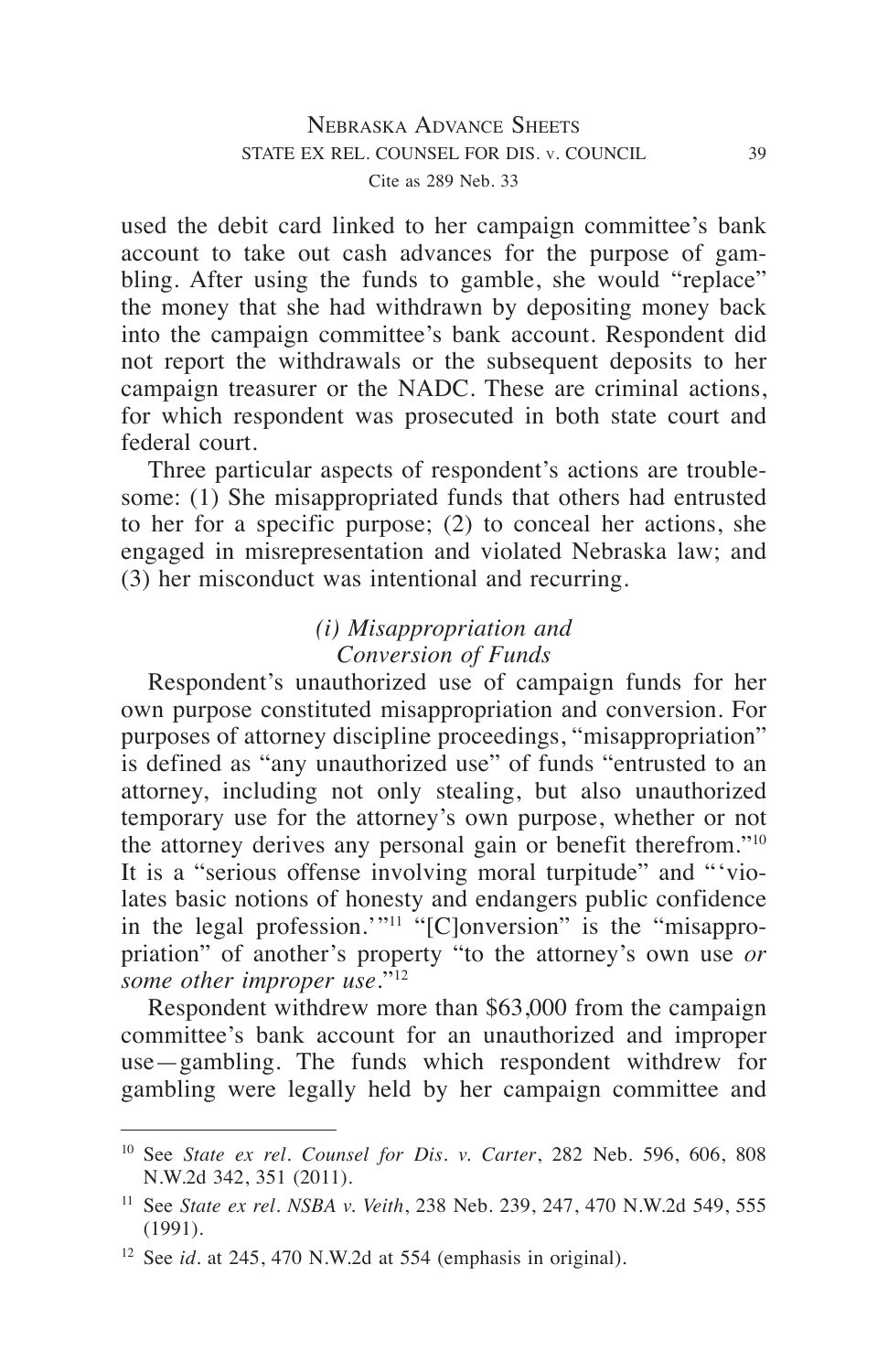had been contributed to the committee for the explicit purpose of supporting her candidacy. The evidence shows that respondent withdrew and used those funds with the knowledge that she was using "campaign funds" for a purpose other than that for which they were intended. This constituted misappropriation and conversion.

Respondent's later repayment of the campaign funds does not excuse her misappropriation and conversion of those funds. "A restitution of funds wrongfully converted by a lawyer, after he [or she] is faced with legal accountability, is not an exoneration of his [or her] professional misconduct."13 And the fact that the campaign committee ultimately did not suffer a financial loss is not a "reason for imposing a less severe sanction."<sup>14</sup> We cannot overlook respondent's misappropriation and conversion of campaign funds simply because she later repaid those funds.

Respondent emphasizes that "the money that was gambled was not clients' money but rather campaign contributions."<sup>15</sup> But we do not see the significance of this fact. In the case of both campaign contributions and client trust funds, individuals entrust their money to another for a specific, mutually understood purpose. In either case, using the funds for other than the specified purpose is a misuse and misappropriation of those funds. Given these similarities, we see no meaningful distinction between respondent's misappropriation of campaign funds and the misappropriation of client trust funds. Indeed, we have previously rejected the distinction between client and nonclient funds in cases of misappropriation.<sup>16</sup>

Neither is it significant that respondent's misconduct occurred outside of her representation of clients. "[A] lawyer

<sup>13</sup> *State ex rel. Nebraska State Bar Assn. v. Bremers*, 200 Neb. 481, 484, 264 N.W.2d 194, 197 (1978).

<sup>14</sup> See *Carter, supra* note 10, 282 Neb. at 607, 808 N.W.2d at 351.

<sup>&</sup>lt;sup>15</sup> Brief for respondent at 24.

<sup>16</sup> See, *State ex rel. Counsel for Dis. v. Bouda*, 282 Neb. 902, 806 N.W.2d 879 (2011); *State ex rel. NSBA v. Rosno*, 245 Neb. 365, 513 N.W.2d 302 (1994); *State ex rel. Nebraska State Bar Assn. v. McConnell*, 210 Neb. 98, 313 N.W.2d 241 (1981).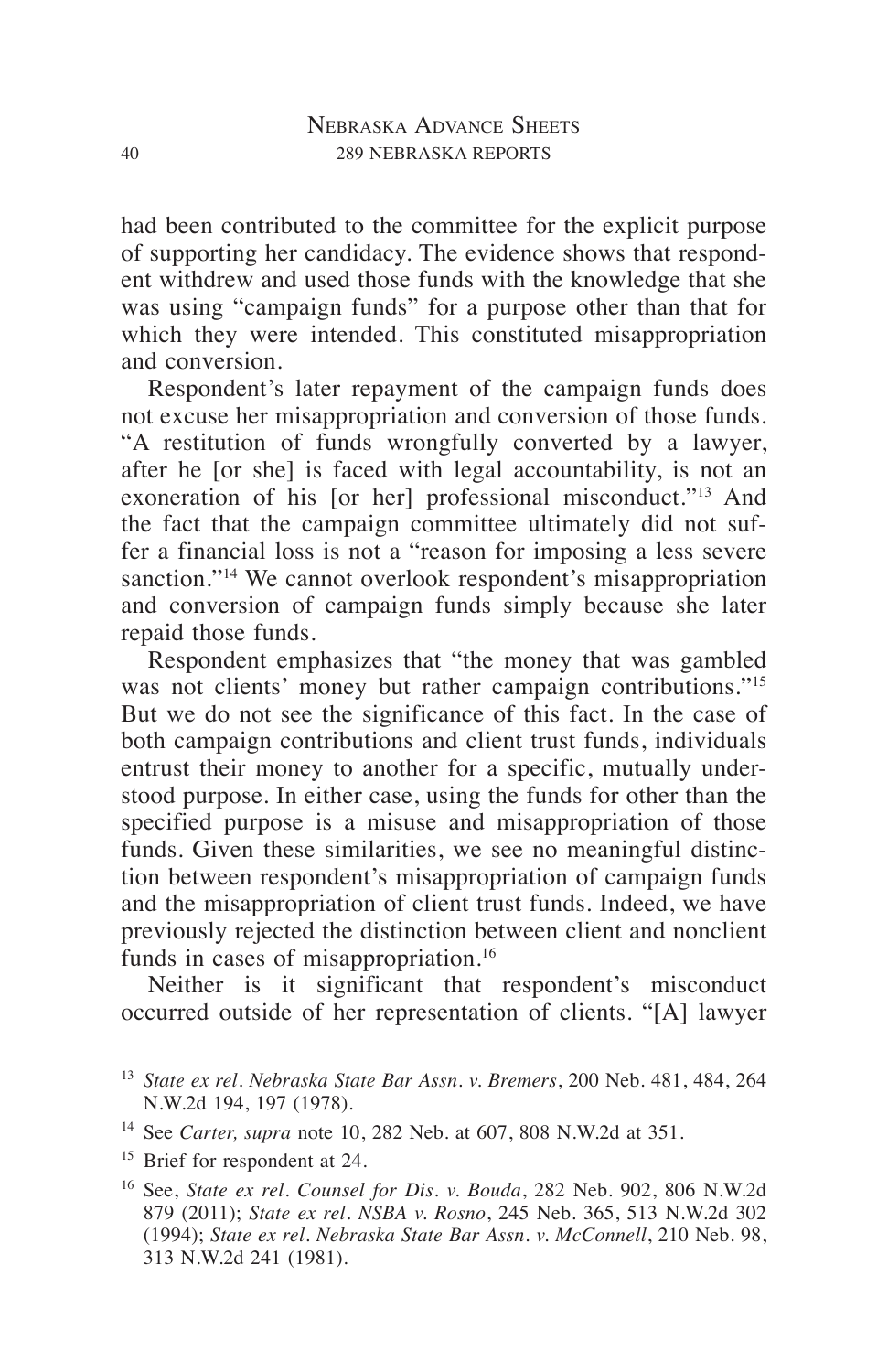is bound by the [rules governing the legal profession] in every capacity in which the lawyer acts, whether he [or she] is acting as an attorney or not."17

# *(ii) Misrepresentation and Violation of State Law*

Respondent actively concealed her misappropriation and conversion of campaign funds. Under Neb. Rev. Stat.  $§$  49-1455(1)(b) (Reissue 2010), the campaign statement of a committee must disclose "the total amount of expenditures made during the period covered by the campaign statement." In repeated violation of this statute, when preparing and filing campaign statements, respondent did not report her personal use of funds from the campaign committee's bank account.

Respondent testified that she knew it was "wrong" not to report the expenditures for gambling but that she feared compliance with the reporting requirements "would reveal . . . that [she] was gambling." Because of this fear, respondent deliberately remained silent as to the cash advances, despite her legal duty to disclose all campaign expenditures.<sup>18</sup> Under such circumstances, her silence was equivalent to false representation.19 "'[A] partial and fragmentary disclosure, accompanied with the will liful concealment of material and qualifying facts, is not a true statement, and is as much a fraud as an actual misrepresentation, which, in effect, it is.'"20

In addition to being fraudulent in their omissions, the campaign reports filed by respondent also contained affirmative misrepresentations. Respondent admitted that when she filed the campaign reports with the NADC, she knew they "didn't reflect deposits and withdrawals that were made." Nonetheless, when she submitted the campaign reports, she gave her assurance that, to the best of her knowledge, the information represented therein was true. By doing so, respondent deliberately

<sup>17</sup> *State ex rel. Nebraska State Bar Assn. v. Michaelis*, 210 Neb. 545, 560, 316 N.W.2d 46, 54 (1982).

<sup>&</sup>lt;sup>18</sup> See § 49-1455(1)(b).

<sup>19</sup> See *State ex rel. NSBA v. Douglas*, 227 Neb. 1, 416 N.W.2d 515 (1987).

<sup>20</sup> *Id.* at 25, 416 N.W.2d at 530.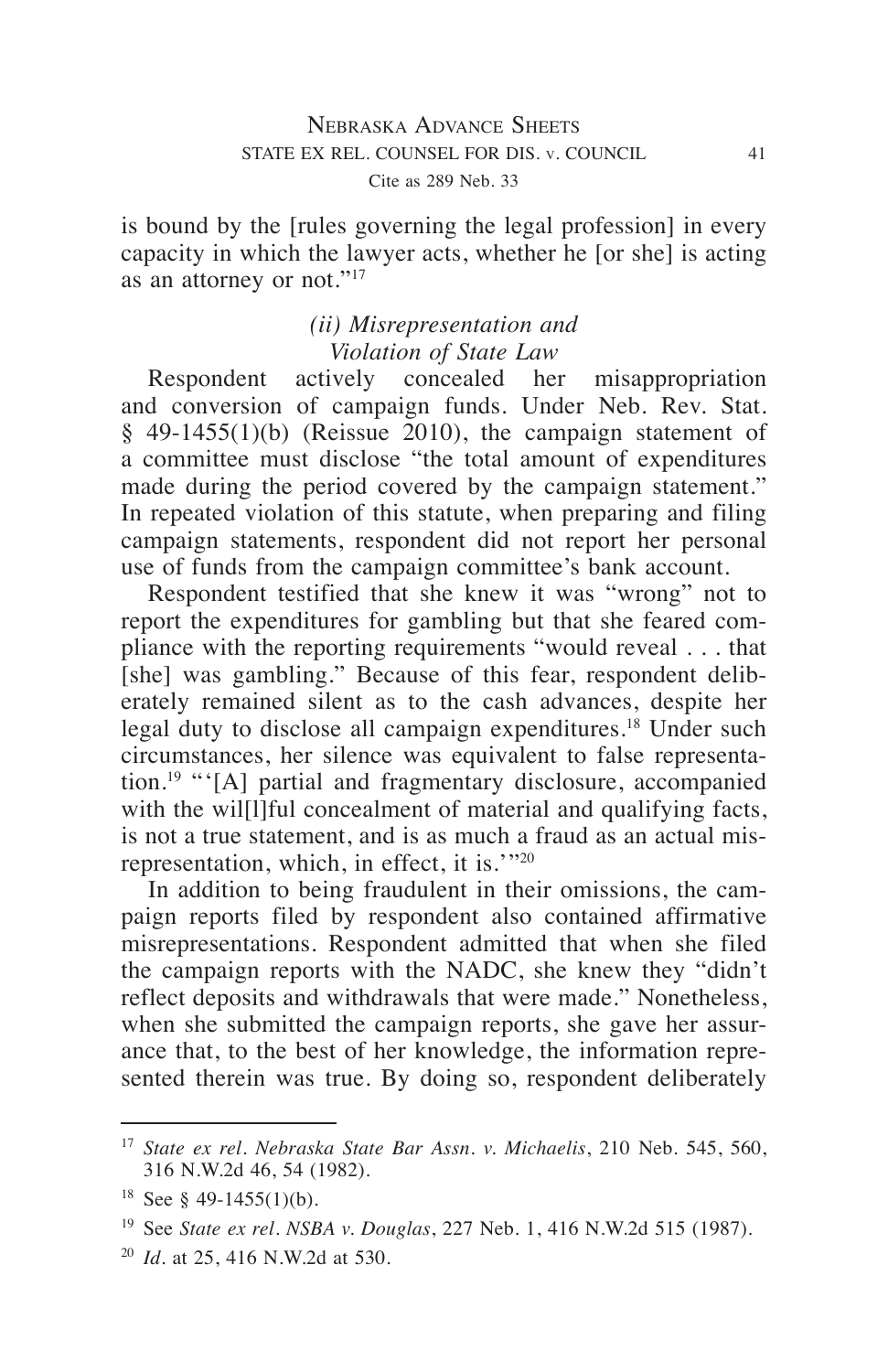misrepresented that she had no knowledge of unreported expenditures when she actually did and, effectively, engaged in fraud. "'[O]ne who responds to an inquiry is guilty of fraud if he [or she] denies all knowledge of a fact which he [or she] knows to exist. $v_{21}$ 

# *(iii) Intentional and Recurring Conduct*

The evidence shows that respondent's misconduct was intentional and recurring. By respondent's own admission, her use of the debit card linked to her campaign committee's bank account was intentional and part of a routine. Indeed, she used the debit card to obtain cash advances for gambling over 100 times. She testified that she intended "to use campaign funds" when she made the cash advances and that she knew the money should not have been used for gambling.

As for respondent's misrepresentations to the NADC, she testified that she made a conscious decision not to disclose the cash advances. She filed three separate reports with the NADC, none of which disclosed her withdrawal of campaign funds or the subsequent deposits.

# *(iv) Conclusion as to Respondent's Conduct*

Respondent's misconduct was intentional and repeated and occurred over the course of 21 ⁄2 years. She misappropriated and converted funds entrusted to her by others for a specific purpose and then attempted to conceal her actions through misrepresentation and in violation of Nebraska law.

# (b) Aggravating and Mitigating **Circumstances**

# *(i) Aggravators*

The fact that respondent engaged in the aforementioned misconduct while holding elected public office greatly aggravates her misconduct. Like any public officer, respondent was

<sup>21</sup> *Id.* at 26, 416 N.W.2d at 531.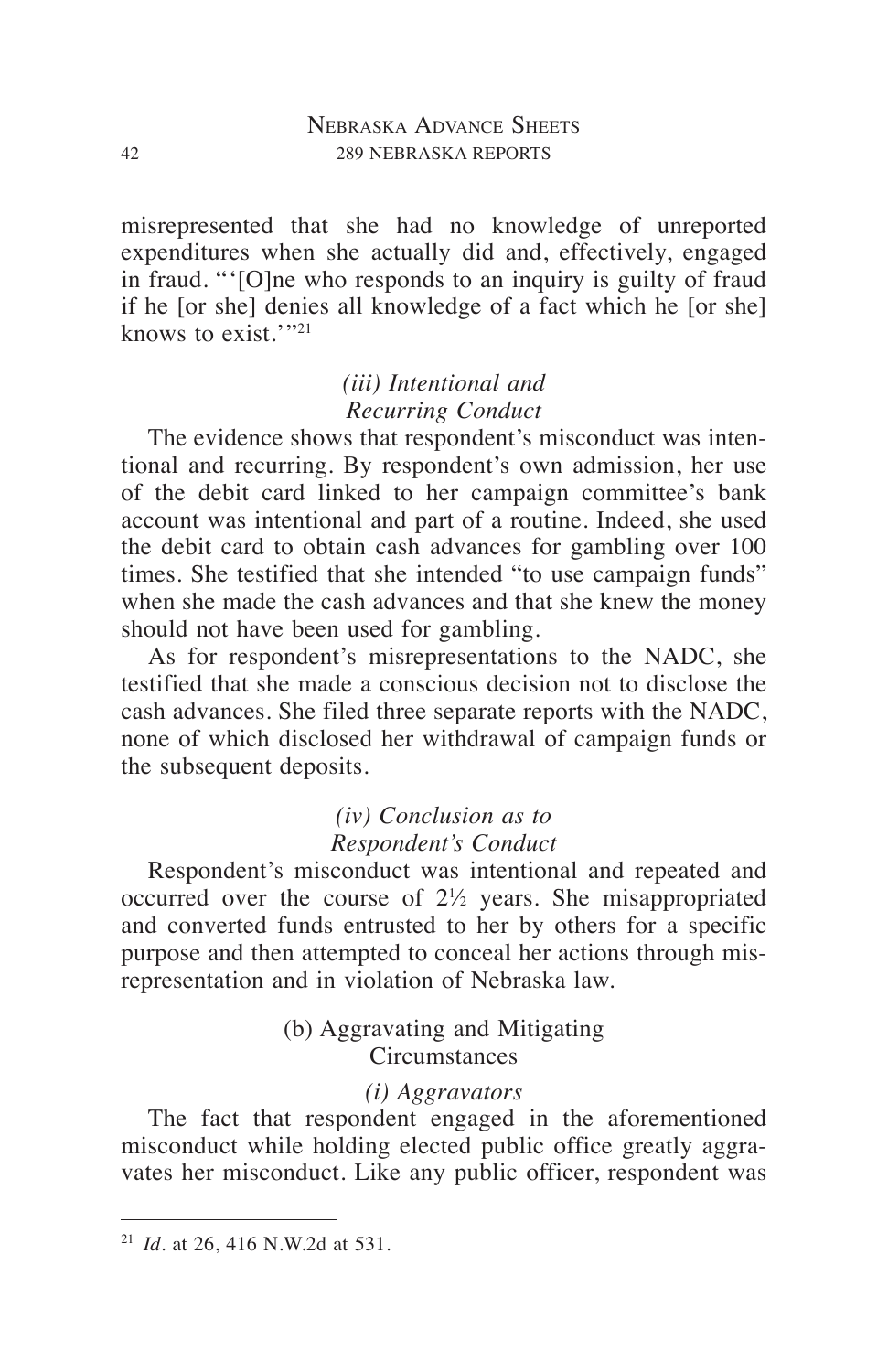a "'fiduciary toward the public.'"<sup>22</sup> She was "charged with a public trust."23 And as a lawyer holding public office, she "assume[d] legal responsibilities going beyond those of other citizens."24 By misappropriating the funds entrusted to her as a public officer and covering up that misappropriation with misrepresentations, respondent violated the public trust and abused her office. Such abuse of public office by an attorney "can suggest an inability to fulfill the professional role of lawyers."25

Respondent's active concealment of her misappropriation of campaign funds is an additional aggravating factor.26 One of the "essential eligibility requirements for admission to the practice of law in Nebraska" is "'[t]he ability to conduct oneself with a high degree of honesty, integrity, and trustworthiness in all professional relationships and with respect to all legal obligations.'"27 As such, this court "does not look kindly upon acts which call into question an attorney's honesty and trustworthiness."28

[7] The number of individual acts of misconduct committed by respondent aggravates her behavior. Multiple acts of attorney misconduct are deserving of more serious sanctions and are distinguishable from isolated incidents.29 Respondent used the debit card linked to her campaign committee's bank account over 100 times to obtain funds for gambling. Each of these withdrawals was a distinct misappropriation and conversion of campaign funds. Respondent also filed three separate campaign reports with the NADC, each of which was an act of misrepresentation.

<sup>22</sup> See *id*.

<sup>23</sup> See *id*. at 27, 416 N.W.2d at 531.

<sup>&</sup>lt;sup>24</sup> See § 3-508.4, comment 5.

<sup>25</sup> See *id.*

<sup>26</sup> See *Carter, supra* note 10.

<sup>27</sup> *State ex rel. Counsel for Dis. v. Crawford*, 285 Neb. 321, 367, 827 N.W.2d 214, 246 (2013) (alteration in original).

<sup>28</sup> See *id*.

<sup>29</sup> *State ex rel. NSBA v. Malcom*, 252 Neb. 263, 561 N.W.2d 237 (1997).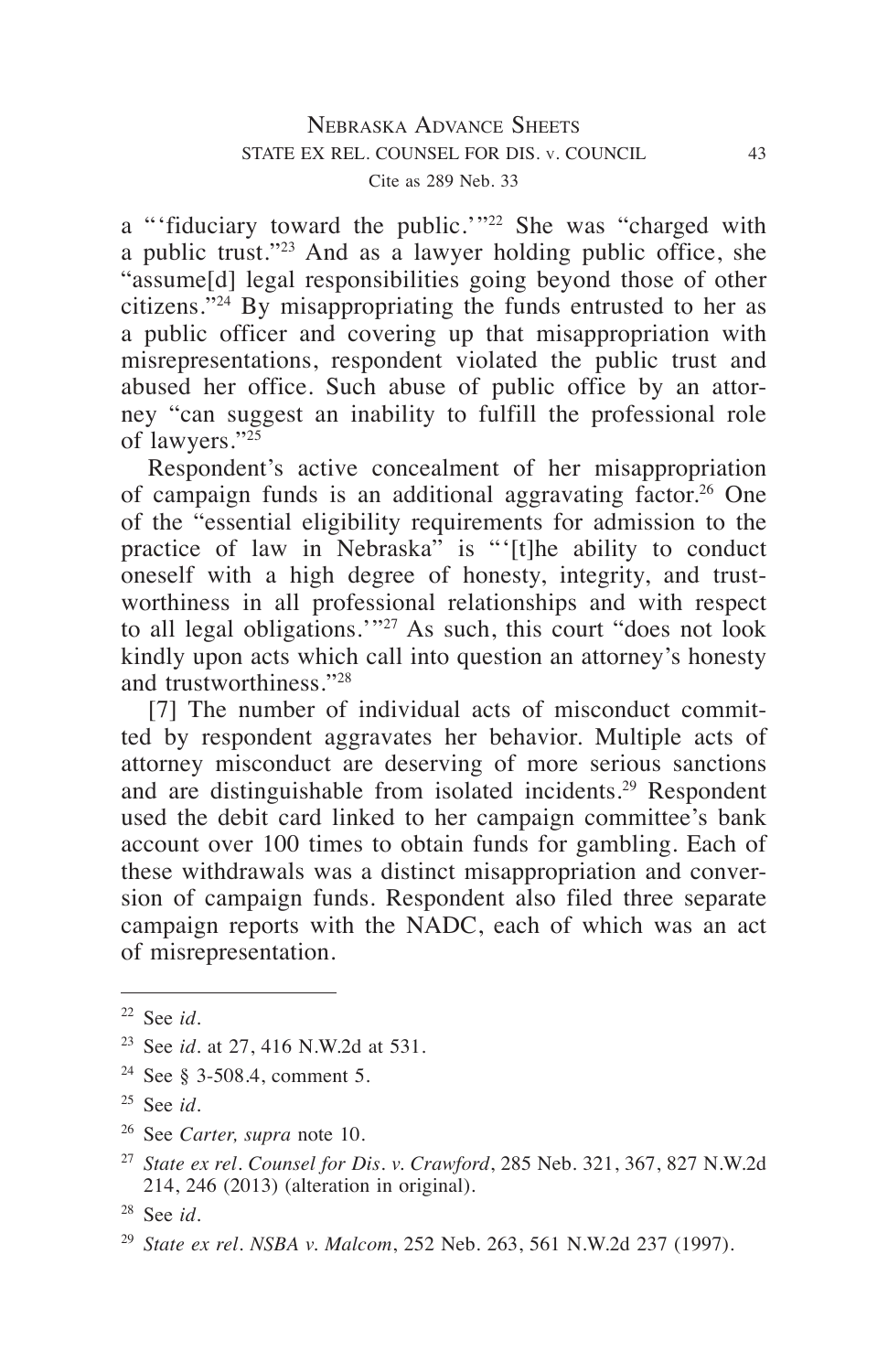#### *(ii) Mitigators*

Respondent admitted to her misconduct and took responsibility for her actions. She pleaded guilty to the criminal charges in both state court and federal court, and admitted the allegations in the formal charges and additional formal charges. She was cooperative throughout these proceedings and demonstrated remorse. All of these are relevant mitigating factors.30

Respondent has an extensive history of political, community, and volunteer service. At the referee hearing, several individuals attested to respondent's service to the community, including a member of the Public Service Commission, a former mayor of Omaha, a former president of the Omaha School Board, and the executive director of the Peter Kiewit Foundation. Respondent characterized her legal practice as providing legal services in an area where "[t]here are not a lot of others doing it." She testified that she wants to "continue to be of service, particularly to the residents of North Omaha." "Continuing commitment to the legal profession and the community" is a mitigating factor in an attorney discipline case.<sup>31</sup>

The fact that respondent is actively seeking help for her gambling addiction is a mitigating factor.<sup>32</sup> Respondent testified that through continued participation in Gamblers Anonymous, she was "confident" that she would "refrain from gambling" in the future.

## (c) Sanctions Imposed in Similar Cases

This court has frequently imposed the sanction of disbarment "in cases of embezzlement or like defalcation by lawyers, and that sanction has not depended upon whether the funds

<sup>30</sup> See, *State ex rel. Counsel for Dis. v. Pierson*, 281 Neb. 673, 798 N.W.2d 580 (2011); *State ex rel. Counsel for Dis. v. Petersen*, 271 Neb. 262, 710 N.W.2d 646 (2006).

<sup>31</sup> See *State ex rel. Counsel for Dis. v. Swan*, 277 Neb. 728, 737, 764 N.W.2d 641, 647 (2009).

<sup>32</sup> See *State ex rel. Counsel for Dis. v. Downey*, 276 Neb. 749, 757 N.W.2d 381 (2008).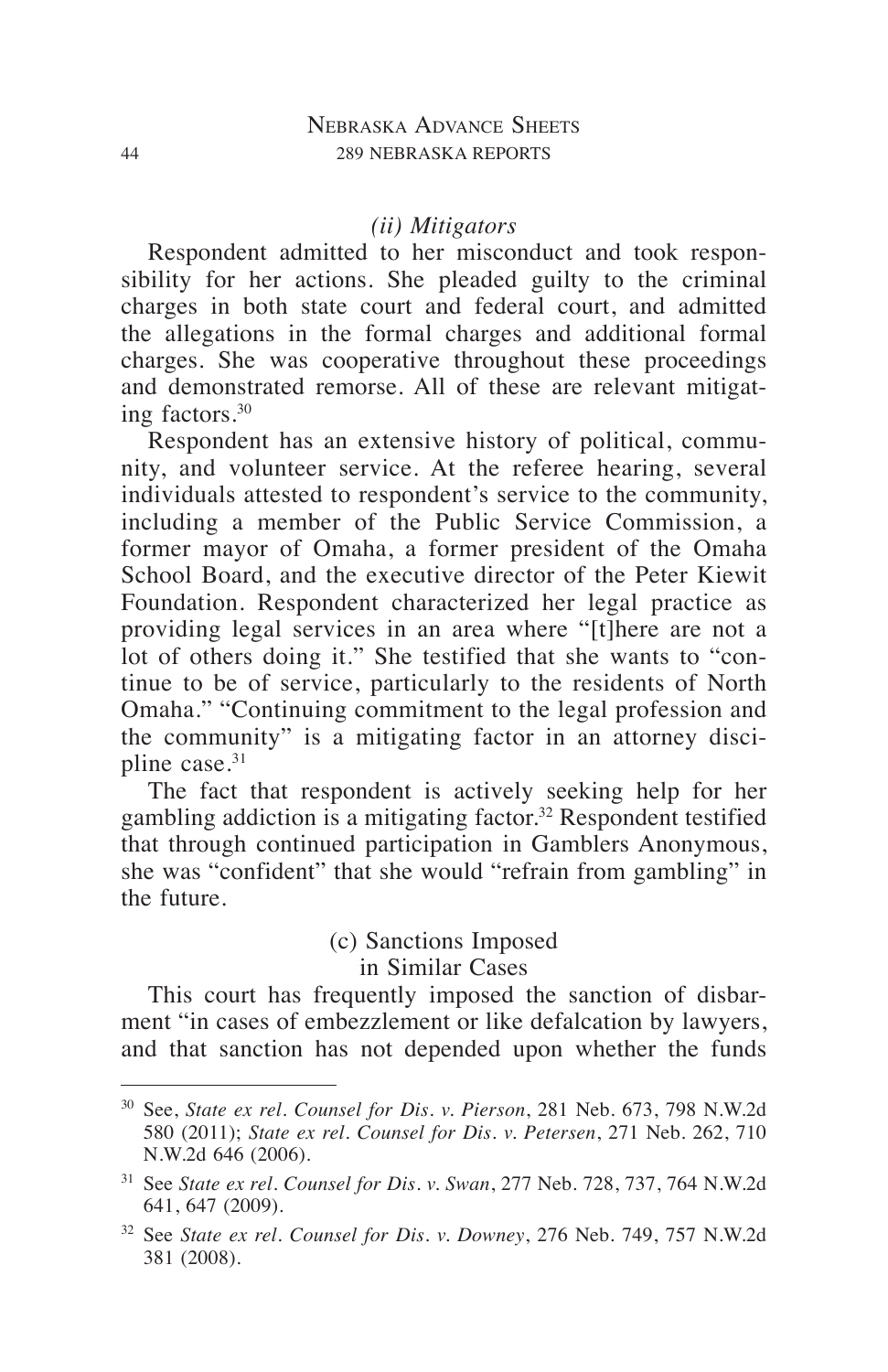taken were those of a client."33 We have disbarred numerous attorneys for the misappropriation and conversion of client funds as well as nonclient funds.<sup>34</sup>

[8] However, we have not "adopted a 'bright line rule' that misappropriation of funds will always result in disbarment."35 Mitigating factors may "overcome the presumption of disbarment in misappropriation and commingling cases" where they are "extraordinary" and "substantially outweigh" any aggravating circumstances.36 Absent such mitigating circumstances, the appropriate sanction is disbarment.37

Of the cases in which misappropriation and conversion did not result in disbarment, a majority of those were from the 1980's.38 In 1991, however, we recognized and moved away from a "trend in recent years toward lighter sanctions" for misappropriation.<sup>39</sup>

Since 1991, we have ordered disbarment in all cases involving the misappropriation of client funds except two.40 In *State* 

<sup>36</sup> See *Malcom, supra* note 29, 252 Neb. at 272, 561 N.W.2d at 243.

<sup>33</sup> See *McConnell, supra* note 16, 210 Neb. at 100, 313 N.W.2d at 242.

<sup>34</sup> See, *Bouda, supra* note 16 (funds of employer); *Carter, supra* note 10 (client funds); *State ex rel. Counsel for Dis. v. Reilly*, 271 Neb. 465, 712 N.W.2d 278 (2006) (client funds); *Malcom, supra* note 29 (client funds); *Rosno, supra* note 16 (funds of association for which attorney was treasurer); *State ex rel. NSBA v. Radosevich*, 243 Neb. 625, 501 N.W.2d 308 (1993) (client funds); *Veith, supra* note 11 (client funds); *McConnell, supra* note 16 (local bar association funds); *Bremers, supra* note 13 (client funds); *State ex rel. Nebraska State Bar Assn. v. Ledwith*, 197 Neb. 572, 250 N.W.2d 230 (1977) (funds of estate held by attorney as executor).

<sup>35</sup> See *State ex rel. Counsel for Dis. v. Achola*, 266 Neb. 808, 816, 669 N.W.2d 649, 656 (2003).

<sup>37</sup> See *id.*

<sup>38</sup> See, *State ex rel. NSBA v. Fitzgerald*, 227 Neb. 90, 416 N.W.2d 28 (1987); *State ex rel. NSBA v. Miller*, 225 Neb. 261, 404 N.W.2d 40 (1987); *State ex rel. NSBA v. Tomek*, 214 Neb. 220, 333 N.W.2d 409 (1983).

<sup>39</sup> See *Veith, supra* note 11, 238 Neb. at 251, 470 N.W.2d at 558.

<sup>40</sup> See, *Beltzer, supra* note 8 (suspension); *Carter, supra* note 10 (disbarment); *Reilly, supra* note 34 (disbarment); *Malcom, supra* note 29 (disbarment); *State ex rel. NSBA v. Gleason*, 248 Neb. 1003, 540 N.W.2d 359 (1995) (suspension); *Radosevich, supra* note 34 (disbarment); *Veith, supra* note 11 (disbarment).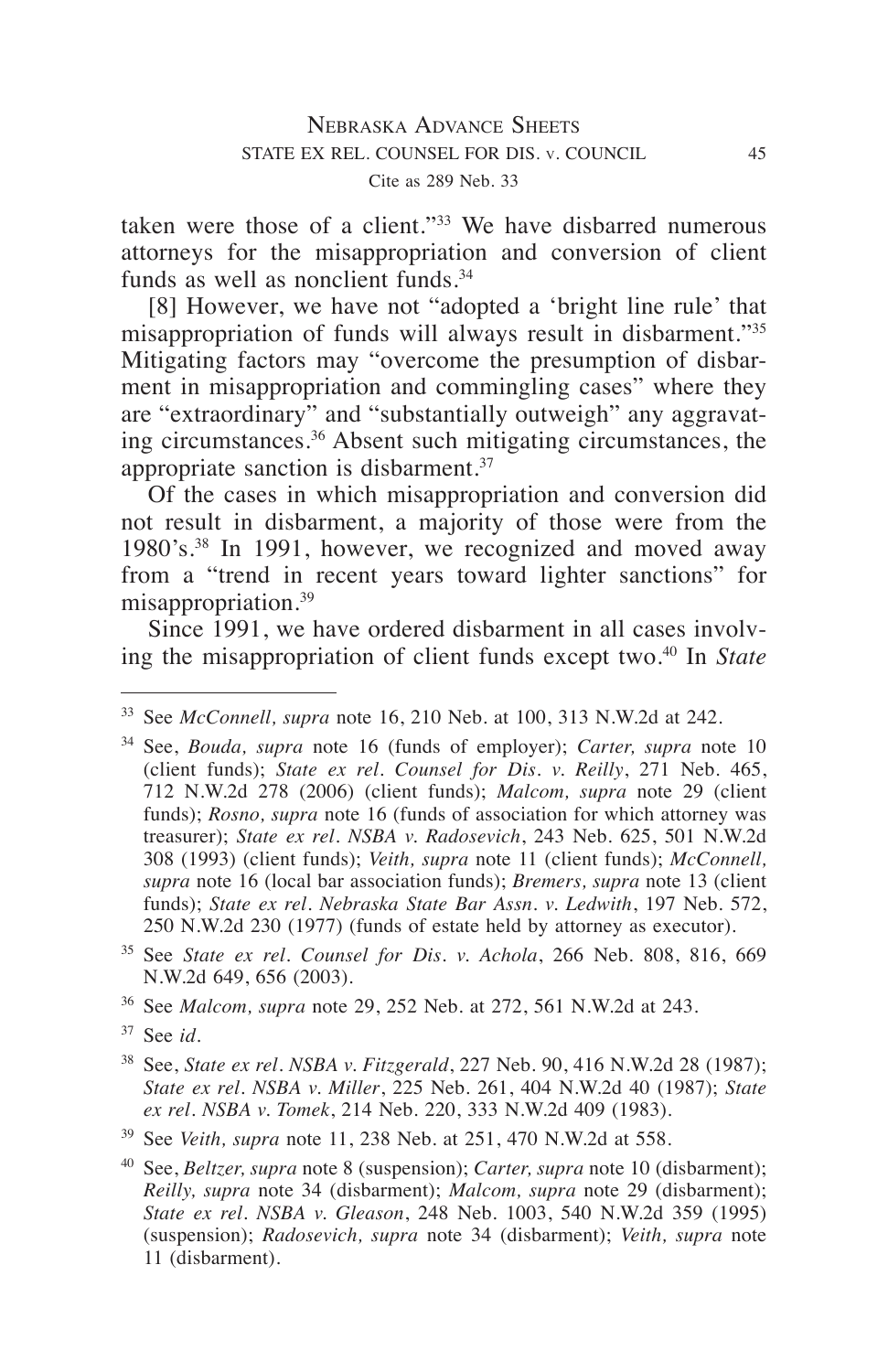*ex rel. NSBA v. Gleason*, 41 an attorney misappropriated an unspecified amount of client funds for his personal use. We concluded that an indefinite suspension was appropriate, because the attorney suffered from "dual psychological illnesses" and had self-reported his misappropriations to the relator.42 In *State ex rel. Counsel for Dis. v. Beltzer*, 43 we ordered a 1-year suspension where the attorney's misappropriation of client trust funds involved no concealment and was an isolated event, he had no disciplinary record, and the record included multiple letters of support.

The instant case is distinguishable from both of these cases in which we ordered suspension for the misappropriation of client funds. Neither *Gleason*44 nor *Beltzer*45 involved the abuse of public office. Respondent did not self-report, as in *Gleason*. And, far from being an isolated event as in *Beltzer*, respondent's misconduct spanned  $2\frac{1}{2}$  years and involved numerous, distinct acts of misappropriation. Respondent also engaged in misrepresentation to conceal her misconduct, unlike the attorney in *Beltzer*.

Respondent's misconduct involved the filing of false campaign reports with the NADC so as to avoid disclosing her misappropriation of campaign funds. In prior discipline cases, comparable actions have been considered only in combination with other acts of misconduct.<sup>46</sup>

In *State ex rel. Counsel for Dis. v. Wintroub*, 47 we disbarred an attorney for evading government reporting requirements and committing ethical violations related to the representation of clients. In particular, he (1) was involved in "illegally structuring transactions to avoid federal bank reporting laws,"

<sup>41</sup> *Gleason, supra* note 40.

<sup>42</sup> See *id.* at 1008, 540 N.W.2d at 363.

<sup>43</sup> *Beltzer, supra* note 8.

<sup>44</sup> *Gleason, supra* note 40.

<sup>45</sup> *Beltzer, supra* note 8.

<sup>46</sup> See, *State ex rel. Counsel for Dis. v. Wintroub*, 277 Neb. 787, 765 N.W.2d 482 (2009); *Douglas, supra* note 19.

<sup>47</sup> *Wintroub, supra* note 46.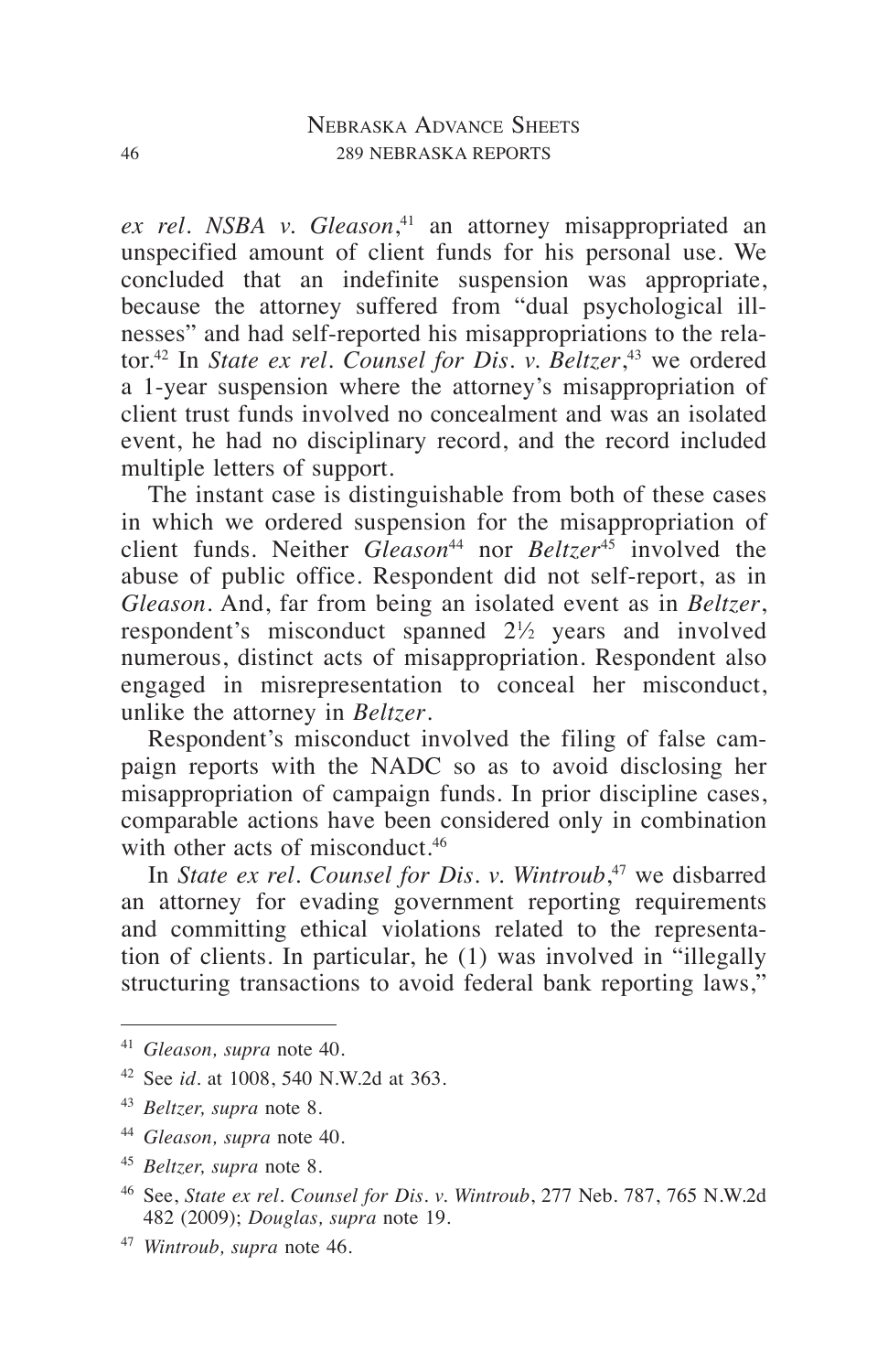for which he had been convicted of a federal felony; (2) failed to diligently represent a client; (3) mishandled client trust funds; (4) accepted fees from a client during suspension; and  $(5)$  acted as a collection agent during suspension.<sup>48</sup> In ordering disbarment, we explained that the attorney had an "obligation to uphold the laws of the United States" and that his felony conviction thus "violate[d] basic notions of honesty and endanger[ed] public confidence in the legal profession."49 We also stated that his other acts of misconduct demonstrated a "continued indifference to the rule of law" and a "consistent pattern of ethical violations."50

In *State ex rel. NSBA v. Douglas*, 51 we suspended a former attorney general for 4 years for multiple acts of misconduct, including the filing of a false statement of financial interest with the NADC. The other acts of misconduct included (1) engaging in business activities involving deceit and misrepresentation, (2) failing to fully disclose his compensation from those business activities to a special assistant attorney general, (3) failing to disclose conflicts of interest arising from those business activities, and (4) failing to disqualify himself from investigations in which he had a conflict of interest.<sup>52</sup>

The instant case is more comparable to *Wintroub*53 than to *Douglas*. 54 Although both *Wintroub* and *Douglas* involved the failure to comply with reporting requirements, only *Wintroub* also involved the misuse of client funds.

## (d) Conclusion as to Discipline

Respondent engaged in the intentional and repeated misappropriation of campaign funds for her personal use and then employed deception and misrepresentation to conceal her

<sup>54</sup> *Douglas, supra* note 19.

<sup>48</sup> See *id.* at 788, 765 N.W.2d at 485.

<sup>49</sup> *Id.* at 804, 765 N.W.2d at 495.

<sup>50</sup> *Id.*

<sup>51</sup> *Douglas, supra* note 19.

<sup>52</sup> See *id.*

<sup>53</sup> *Wintroub, supra* note 46.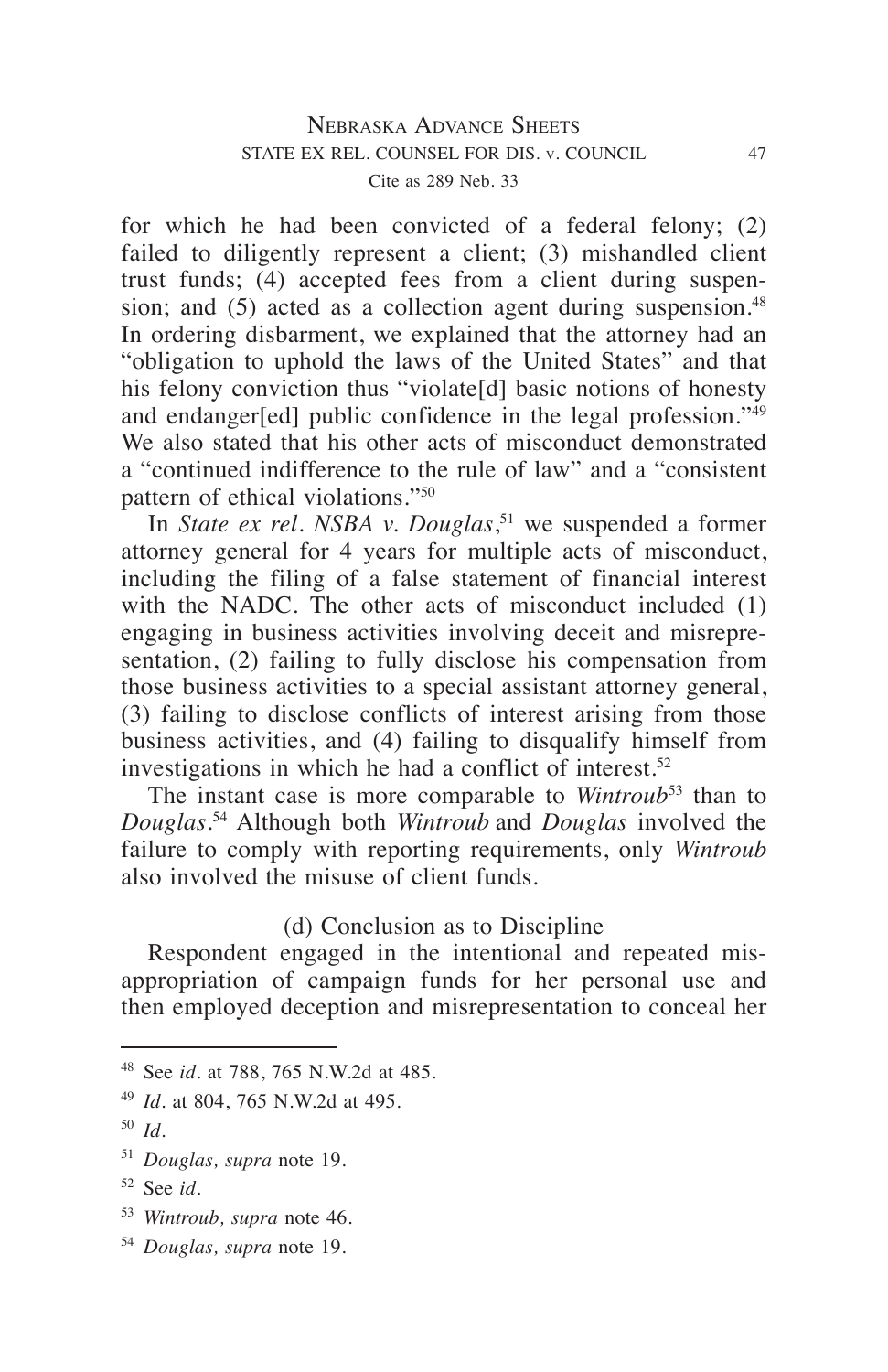misconduct. On three separate campaign reports, she failed to report her personal use of funds from the campaign committee's bank account, in violation of  $\S$  49-1455(1)(b). She prepared and filed reports which were fraudulent in their omission and affirmatively misrepresented that, to the best of her knowledge, the information represented in the reports was true. For these actions, respondent was convicted of two misdemeanors and a federal felony.

The referee determined that "Respondent's remorse and acknowledging her responsibility and attacking her addiction substantially mitigate[d] the seriousness of the misconduct." He also placed great emphasis on respondent's repayment of the campaign funds and "her commitment to service, her passion and her dedication to address the most difficult issues which face our country today." Consequently, the referee recommended a 1-year suspension instead of disbarment.

But mitigating factors can "overcome the presumption of disbarment" in cases involving misappropriation only when they are "extraordinary" and also "substantially outweigh" the aggravating circumstances.<sup>55</sup> After considering all the circumstances of respondent's misconduct, we cannot conclude that there are mitigating circumstances which would overcome the presumption of disbarment for misappropriation. Respondent's repayment of the campaign funds, commitment to Gamblers Anonymous, and service to the community are commendable. Nonetheless, those facts do not "substantially outweigh" the aggravating factors—that she engaged in multiple acts of misappropriation, not merely one, and did so while holding elective public office.

Given the nature of respondent's actions, which involved misappropriation, misrepresentation, violation of state law, and abuse of public office, disbarment is the appropriate sanction. A 1-year suspension would not adequately reflect the severity of respondent's misconduct, deter others from engaging in similar conduct, or reinforce the high standards<sup>56</sup> to which attorneys and public officers are held.

<sup>55</sup> See *Malcom, supra* note 29, 252 Neb. at 272, 561 N.W.2d at 243.

<sup>56</sup> See, § 3-508.4, comment 5; *Douglas, supra* note 19.